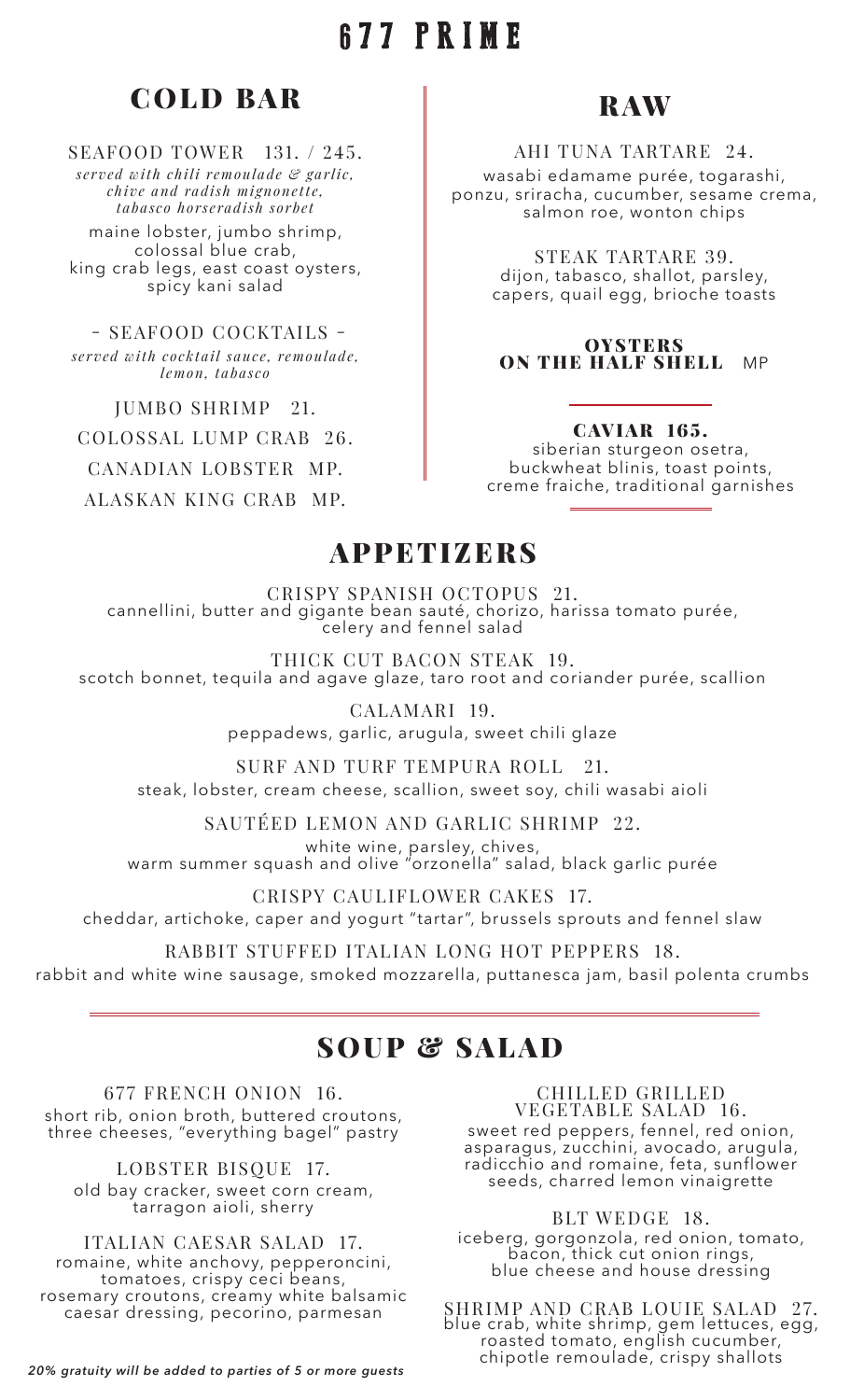## **STEAKS**

### OUR SIGNATURE WAGYU

A5 JAPANESE WAGYU FILET 179 60z., Kagoshima Prefecture

WAGYU NY STRIP 125 12oz. Snake River Farms Gold Label

WAGYU CAP STEAK 79 8oz. Mishima Reserve Ultra

SNOW AGED JAPANESE WAGYU 40/OZ 2oz. Increments, 30 day aged A5 grade, Niigata Prefecture

AUSTRALIAN WAGYU PORTERHOUSE 255 28 oz. Westholme Australian Wagyu Beef, Queensland

### OUR CLASSIC CUTS

PETITE FILET 51 7 oz. Certified Angus Beef

FILET 65 10 oz. Certified Angus Beef

NY STRIP 69 14 oz. Prime Greater Omaha

COWBOY 82 18 oz. Prime Certified Angus Beef

FULL BONE SHORT RIB 49 32oz. pastrami spiced, crispy red potatoes, dijon cream, hardwood smoke

PORTERHOUSE FOR TWO 155 36 oz. Prime Certified Angus Beef, duck fat and black truffle yorkshire pudding, truffle steak fries.

"HANGING" TOMAHAWK FOR TWO 175 40 oz. Prime, sliced tableside, parmesan and butter crumb crusted fingerling potatoes, dijon horseradish butter

#### ADD TO YOUR STEAK

#### COMPANIONS

Canadian cold water lobster tail 69. jumbo scallops 28. garlic shrimp 19. sautéed colossal lump crab 24.

#### BUTTERS

black truffle butter 8. gorgonzola bacon butter 5. dijon horseradish butter 5. French onion and mushroom butter 6.

#### TOPPERS

mushrooms and onions 11. oscar style 27. blue cheese 5. fried egg 4. au poivre 7.

#### SAUCES

veal demi glace 8. truffle bearnaise 7. peppercorn cream 5. creamy horseradish 3. chimmichurri 3.

steak temperatures | rare: cool red center medium rare: warm red center medium: warm reddish pink center medium well: hot pink center well done: gray throughout, no pink

TRIPLE BUTTER POTATO PURÉE 10.

MUSHROOM DU JOUR MP.

TRUFFLE STEAK FRIES 16.

BRUSSELS SPROUTS 12. hazelnuts, brown butter

JALAPEÑO CREAMED CORN 13. truffle, pangrattato

CREAMED ARUGULA AND APPLES 15. béchamel, garlic, parmesan breadcrumbs

> GRILLED ASPARAGUS 14. truffled pecorino

CHARRED SWEET POTATOES 13. hot honey butter, lime, spiced pepitas, manchego

LOBSTER MAC N' CHEESE 30. cavatappi, three cheeses

#### BAKED POTATO 9.

– BAKED POTATO ENHANCEMENTS –

LOADED | bacon, cheddar, sour cream, butter, scallion +5

HUNTER | roasted mushroom blend, caramelized onions, chevre, syrah gastrique +6

LOBSTER | lobster bechamel, four cheeses, scallion +14

## SIDES **FISH & SHELLFISH**

PAN ROASTED FAROE ISLAND SALMON 38. spring vegetable succotash, anise and sweet pea purée, fennel, parsley and caper salad, citrus butter

PAN SEARED CHILEAN SEA BASS 48. duck confit and maitake mushroom ragout, orange scented white polenta, garlicky rainbow chard

SEARED JUMBO DAYBOAT SCALLOPS MP. sunchoke and asparagus purée, roasted sweet corn and yellow pepper coulis, grapefruit, salsify, whole grain mustard cream

SEAFOOD SCAMPI 55. shrimp, rock lobster, scallops and cod, white wine, lemon, garlic, shallots, butter, parsley, baguette

### SPECIALTIES

16OZ. VEAL CHOP 56.

caramelized onion and scallion smashed red potatoes, broccolini, cremini and maitake mushroom fricassee, veal glace

ROASTED HALF CHICKEN 34.

bell and evans all natural, semi boneless, brioche stuffing, asparagus, rosemary chicken jus

MASSAMAN CURRY AND MUSTARD BRAISED LAMB SHANK 59.

coriander and cashew jasmine rice, massaman curry and coconut cream, napa and red cabbage spicy sauerkraut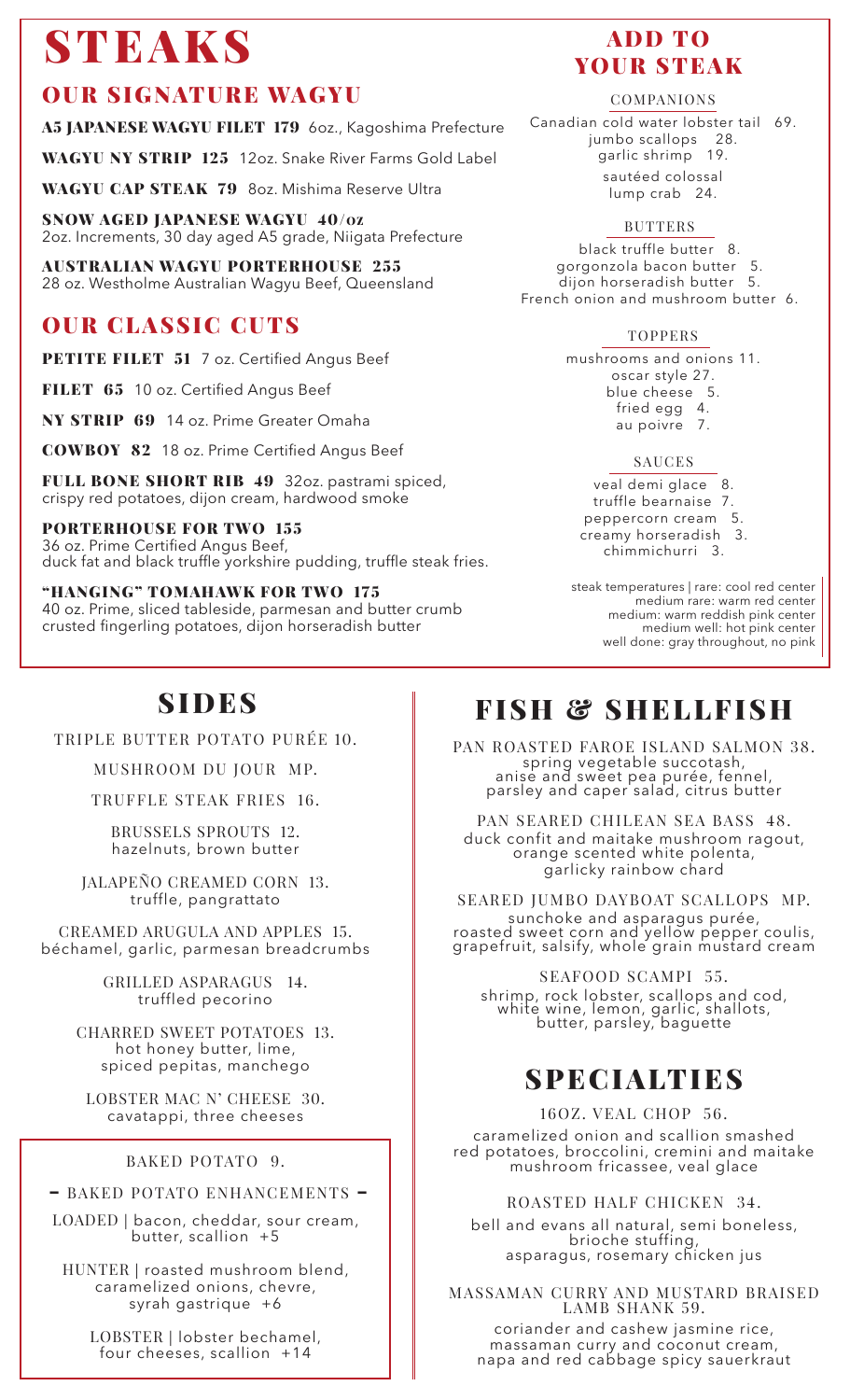### SHAREABLE INDULGENCES

STRAWBERRY CHEESECAKE PIZZA 16. fried dough, ny style cheesecake, fresh strawberries, white chocolate and strawberry sauces

GOOEY S'MORES SKILLET 17. nutella, dark and white chocolate, chocolate chip cookie dough pieces, toasted mini marshmallows, graham cracker and cinnamon sugar flour tortilla crisps

WARM BAG O' DONUT HOLES 13. chocolate and vanilla donut holes, tossed in cinnamon and cardamom sugar, served with chocolate, caramel and raspberry sauces for dipping

BANANAS FOSTER 17. PER PERSON (minimum 2 people) Nightingale 'fat banana' cookie sandwich: peanut butter cookie, fresh banana ice cream, half dipped in chocolate

BIG BIG CHOCOLATE CAKE 18. gigantic 1 lb. slice of decadent chocolate layer cake, served with a tall glass of milk and vanilla ice cream

COCONUT CREAM PIE 12. huge wedge of our signature coconut cream pie, topped with toasted coconut flakes inside a buttery pastry crust

GELATO OR SORBET one scoop 4 . three scoops 11. featured SoCo Creamery flavors of gelato and seasonal sorbet choices

CELEBRATION DESSERT FOR SHARING THE TITANIC 22. | serves 4 to 7 warm chocolate fudge brownies, strawberries, pineapple, bananas, vanilla ice cream, chocolate ganache, almonds, whipped cream, pirouline cookies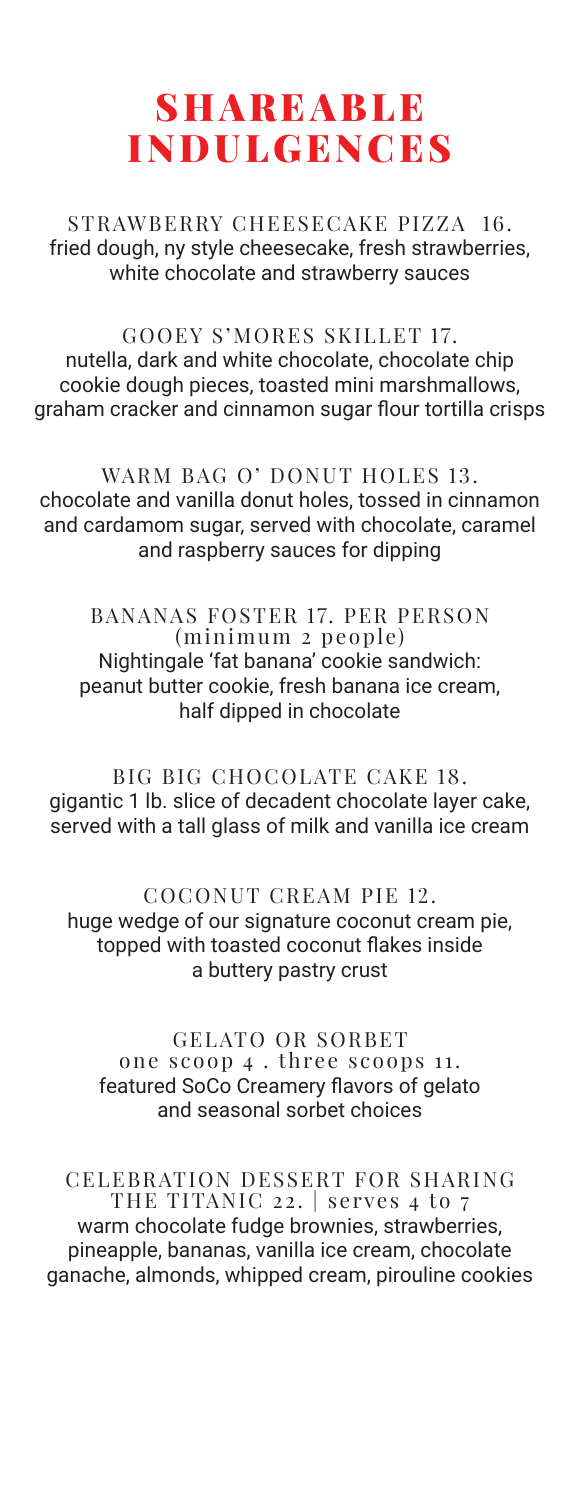### **COCKTAILS**

24 CARROT 15. Bombay Dry Gin, Carrot Ginger Turmeric Juice, Canton Ginger, Lemon, Agave

> BLACK MAGIC 16. Pristine Vodka, Blackberry Brandy, Muddled Blackberries, Sage Simple Syrup, Lime, Ginger Beer *All Proceeds to Benefit "The Voices of Children" in Ukraine*

BROADWAY 18. Mitchers Bourbon, Campari, Giffard Banana, Lime, Brown Sugar Simple Syrup

STRAWBERRY FIELDS 15. Grey Goose Strawberry Lemongrass Vodka, St. Germaine, Lime, Prosecco Float

> CAPITAL 75 15. Albany Distilling Vodka, Lemon, Gintense Ginger Liquor, Rosemary Simple Syrup, Nine Pin Ginger Cider

FIRECRACKER 15. Jalepeño Infused Tequila Blanco, Grapefruit Juice, Agave, Lime

ORANGE DREAMCICLE 17. Stoli Vanilla, Grey Goose Orange Vodka, Half and Half, Mango Juice

> SMOKEY THE PEAR 16. Ilegal Mezcal Joven, Prickly Pear Vodka, Agave, Lime

GENTLEMAN'S COFFEE 15. Gentleman's Jack Bourbon, Kahlua, Orange Bitters

BOURBON CAMPFIRE 15. Bourbon, Carpano Antica, Averna, Aromatic Bitters, Smoked Cedar

#### **BEER**

ATHLETIC BREWING "UPSIDE DAWN" NA 7. COORS LIGHT 5. BURLINGTON BEER CO. 7. C ORONA EXTRA PALE LAGER 5. HEINEKEN PALE LAGER 5. PERONI PALE LAGER 7. SAM ADAMS SEASONAL 5.

ALLAGASH WHITE 9. SLOOP "JUICE BOMB" IPA 9. FIDDLEHEAD IPA 9. LAGUNITAS IPA 8. LEFT HAND BREWING MILK STOUT 7. NINE PIN CIDER 6. NEW BELGUIM "FAT TIRE" 7 . OMMEGANG RARE VOS AMBER ALE 8.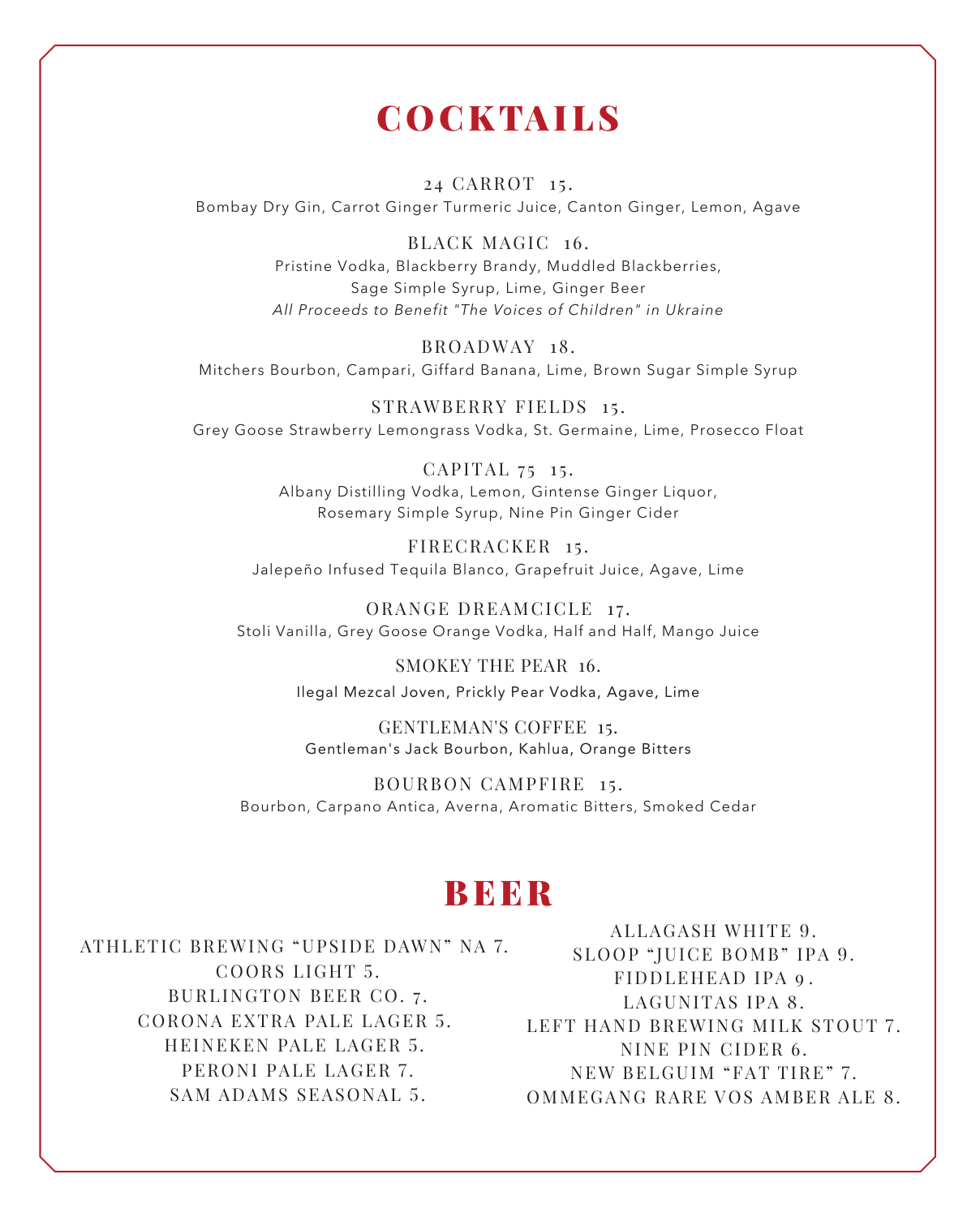# **GLASS SELECTIONS**

Prosecco de Valdobbiadene, Lamberti (Veneto, Italy) NV 10.

#### **SPARKLING**

| <b>SPARKLING</b> | Moscato d'Asti, Bricco del Sole (Piedmont, Italy)                                                                                     | 2020      | 10. |
|------------------|---------------------------------------------------------------------------------------------------------------------------------------|-----------|-----|
|                  | Champagne, Laurent Perrier (Champagne, France) 187 ml                                                                                 | <b>NV</b> | 23. |
|                  | Champagne, Moet & Chandon, "Imperial" (Champagne, France) 187ml                                                                       | <b>NV</b> | 25. |
|                  | Riesling, Dautel Estate (Wurttemburg, Germany)                                                                                        | 2019      | 10. |
|                  | Pinot Grigio, Alois Lageder, "Terra Alpina", Vigneti delle Dolomiti<br>(Delle Venezie, Italy)                                         | 2020      | 10. |
|                  |                                                                                                                                       | 2021      | 10. |
| WHITE            | Sauvignon Blanc, Allen Scott (Marlborough, New Zealand)<br>Sauvignon Blanc, Sancerre, Domaine Fouassier Estate (Loire Valley, France) | 2019      | 14. |
|                  | Chardonnay, Cakebread Cellars (Napa Valley, California)                                                                               | 2020      | 20. |
|                  | Chardonnay, Paul Hobbs, "Crossbarn" (Sonoma Coast, California)                                                                        | 2019      | 14. |
|                  | Chardonnay, Daou Vineyards (Paso Robles, California)                                                                                  | 2020      | 10. |
|                  | Rose, Chateau Peyrassol, "Cuvee de Commandeurs"                                                                                       |           |     |
| <b>ROSÉ</b>      | (Cotes de Provence, France)                                                                                                           | 2020      | 12. |
|                  | Champagne Rose, Nicolas Feuillatte, (Champagne, France) 187ml                                                                         | <b>NV</b> | 23. |
|                  | Pinot Noir, Flaneur (Willamette Valley, Oregon)                                                                                       | 2018      | 14. |
|                  | Pinot Noir, Tatomer (Santa Barbara, California)                                                                                       | 2020      | 14. |
|                  | Pinot Noir, Domaine Arlaud, Borgogne (Burgundy, France)                                                                               | 2019      | 18. |
|                  | Cabernet Sauvignon, Stag's Leap (Napa Valley, California)                                                                             | 2018      | 20. |
|                  | Malbec, Felino (Mendoza, Argentina)                                                                                                   | 2020      | 10. |
| RED              | Cabernet Sauvignon, Quilt by Belle Glos (Napa Valley, California)                                                                     | 2019      | 14. |
|                  | Cabernet Blend, Chateau Rauzan, L'Orme de Rauzan Gassies                                                                              |           |     |
|                  | (Haut Medoc, Bordeaux, France)                                                                                                        | 2016      | 12. |
|                  | Syrah/Grenache, Top Source (Columbia Valley, Washington)                                                                              | 2018      | 13. |
|                  | Tempranillo, Cune, "CVNE", Rioja Reserva (Rioja, Spain)                                                                               | 2017      | 14. |
|                  | Brunello di Montalcino, La Colombina (Tuscany, Italy)                                                                                 | 2016      | 20. |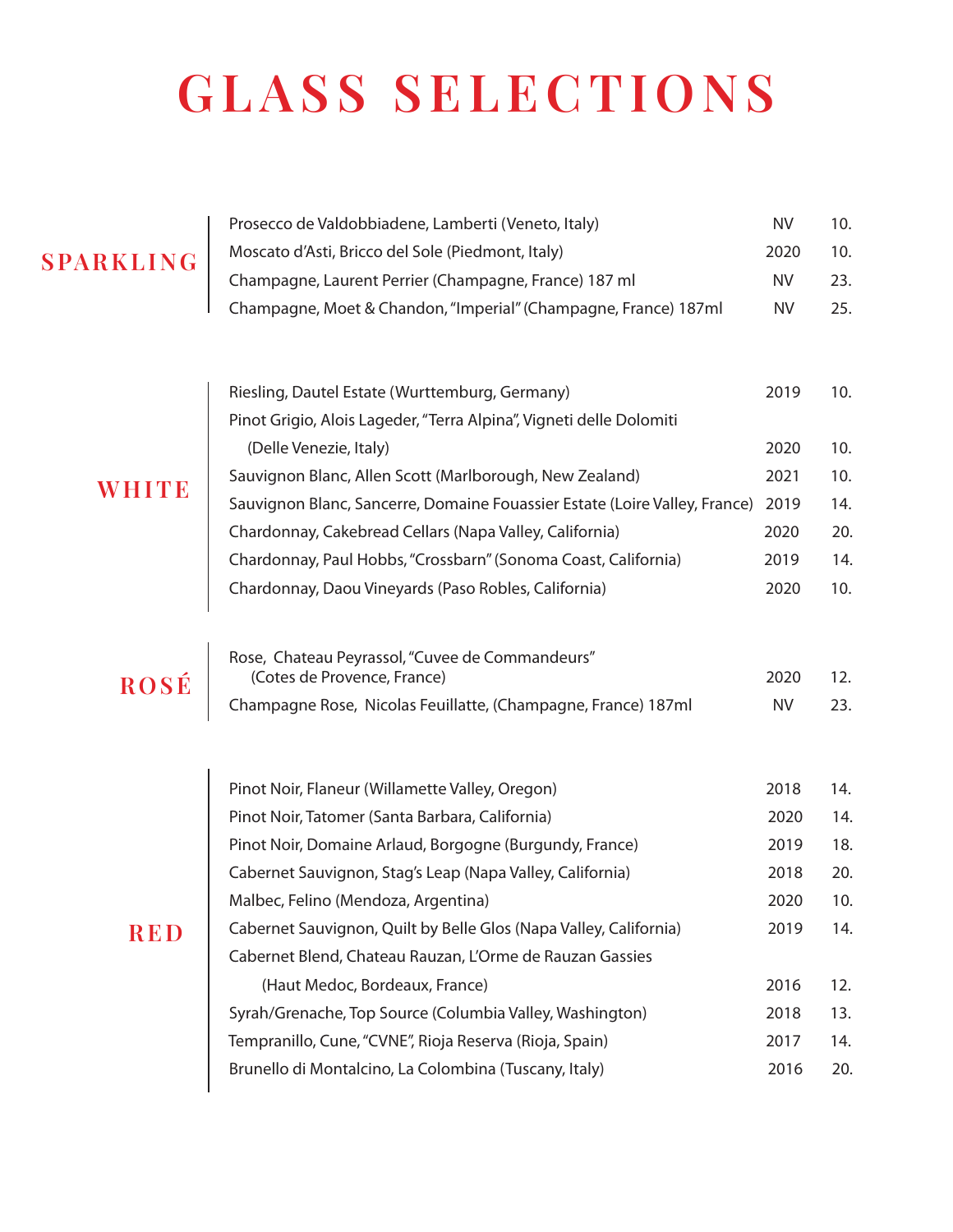### **SPARKLING WINES & CHAMPAGNE**

|     | <b>SPARKLING WINES</b>                                                      |           |      |
|-----|-----------------------------------------------------------------------------|-----------|------|
| 101 | Domaine Carneros by Taittinger (Carneros, California)                       | 2015      | 60.  |
| 107 | Bisol, "Crede", Prosecco (Veneto, Italy)                                    | 2018      | 40.  |
| 106 | Raventos I Blanc, "L'Hereu", Cava Reserva Brut (Conca Del Riu Anoia, Spain) | 2017      | 38.  |
|     | <b>ROSE/SPECIALTY</b>                                                       |           |      |
| 120 | Schramsberg Vineyards, Brut Rose (Calistoga, California)                    | 2017      | 76.  |
| 113 | Billecart-Salmon, Rose (Champagne, France)                                  | <b>NV</b> | 140. |
| 119 | Moet & Chandon, "Nectar Imperial", Rose (Champagne, France)                 | <b>NV</b> | 125. |
| 117 | Veuve Clicquot, Rose (Champagne, France)                                    | 2012      | 160. |
|     | <b>CHAMPAGNE</b>                                                            |           |      |
|     | <b>TETE DE GUVEES</b>                                                       |           |      |
| 112 | Dom Perignon                                                                | 2010      | 440. |
| 118 | Pol Roger, "Winston Churchill"                                              | 2012      | 450. |
| 109 | Pol Roger                                                                   | 2008      | 175. |
|     | <b>NON-VINTAGE</b>                                                          |           |      |
| 116 | Billecart-Salmon, Brut                                                      | NV        | 90.  |
| 108 | Veuve Clicquot, "Yellow Label"                                              | NV        | 120. |

### **NEW WORLD WHITES**

#### **OREGON**

NEW YORK

| 217 | Brick House, "Cascadia", Chardonnay (Ribbon Ridge, Oregon) | 2015 | -58.  |
|-----|------------------------------------------------------------|------|-------|
| 233 | Shea Wine Cellars, Chardonnay (Willamette Valley, Oregon)  | 2013 | - 63. |

### **SAUVIGNON BLANC**

| 202<br>204 | UALIFORNIA<br>Merry Edwards (Russian River Valley)<br>Cakebread Cellars (Napa Valley) | 2018<br>2020 | 96.<br>59. |
|------------|---------------------------------------------------------------------------------------|--------------|------------|
|            | <b>NEW ZEALAND</b>                                                                    |              |            |
| 206<br>207 | Cloudy Bay (Marlborough)<br>Greywacke (Marlborough)                                   | 2021<br>2019 | 58.<br>45. |

#### **CHARDONNAY**

| Domaine LeSeurre, "Barrel Select" (Finger Lakes)       | 2017 | 45.  |
|--------------------------------------------------------|------|------|
| <b>CALIFORNIA</b>                                      |      |      |
| Rombauer (Carneros)                                    | 2020 | 75.  |
| The Hilt (Sta. Rita Hills)                             | 2017 | 78.  |
| Stonestreet Vineyards, "Upper Barn" (Alexander Valley) | 2013 | 95.  |
| Bevan Cellars (Sonoma Coast)                           | 2015 | 72.  |
| Failla Estate (Sonoma Coast)                           | 2017 | 65.  |
| Pali Wine Co., "Huber" (Sta. Rita Hills)               | 2013 | 48.  |
| Arnot Roberts, "Watson Ranch" (Napa Valley)            | 2016 | 65.  |
| Hyde Vineyard, "De Villaine" (Napa Valley)             | 2018 | 85.  |
| Kongsgaard (Napa Valley)                               | 2017 | 175. |
| Newton Vineyards, Unfiltered (Napa Valley)             | 2016 | 90.  |
|                                                        |      |      |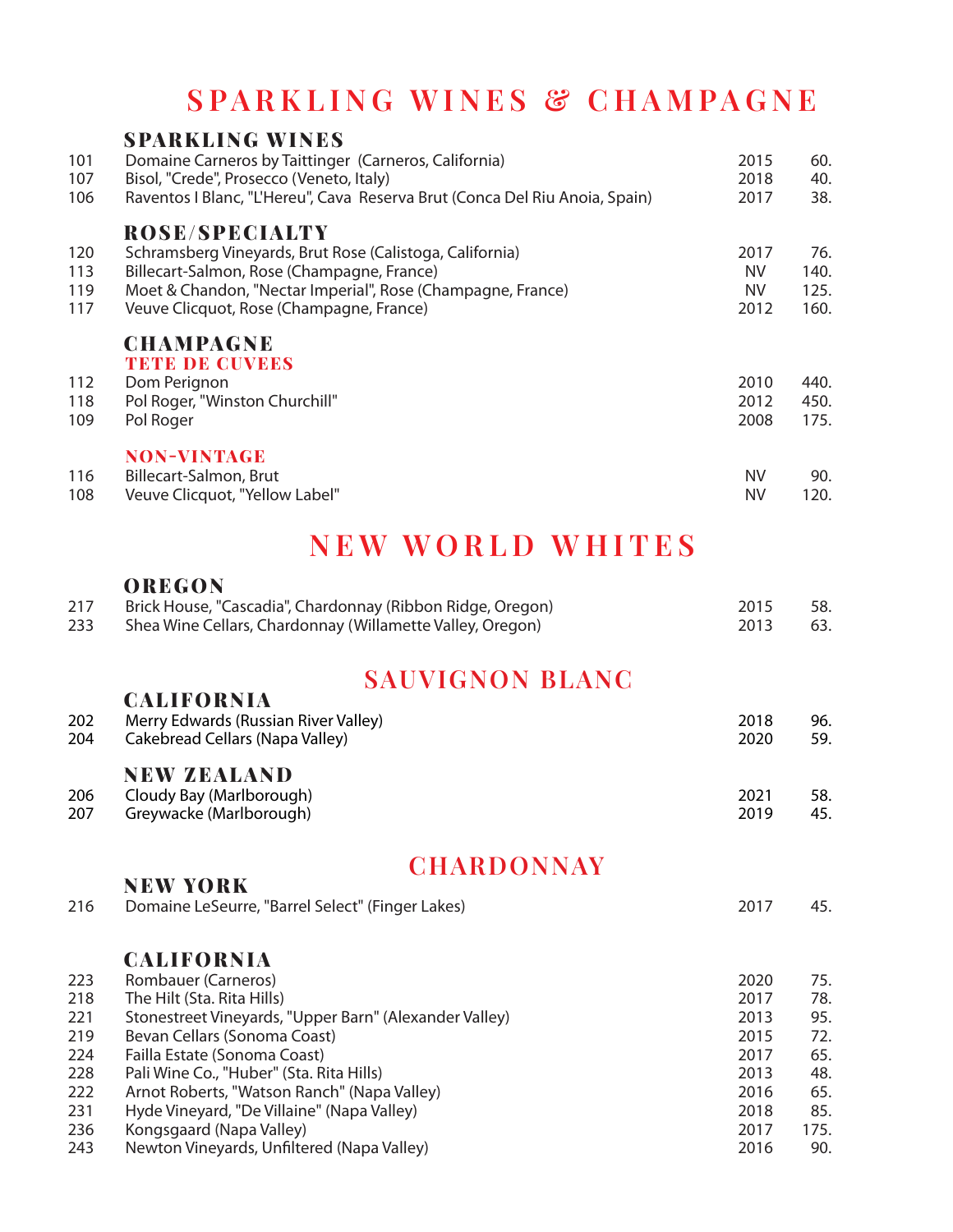#### NEW ZEALAND

| 220 | Kumeu River, "Estate" (Auckland, New Zealand) |  |  | 2014 | 50. |
|-----|-----------------------------------------------|--|--|------|-----|
|-----|-----------------------------------------------|--|--|------|-----|

#### **ALTERNATIVE WHITE**

| 246 | Ovid, "Experiment W3.6", White Blend (Napa Valley, California)        | 2016 | 125. |
|-----|-----------------------------------------------------------------------|------|------|
| 240 | Dr. Konstantin Frank, "Eugenia", Dry Riesling (Fingerlakes, New York) | 2020 | -48. |
| 252 | Dumol, "Lia's Vineyard", Viognier (Russian River Valley, California)  | 2014 | 55.  |

### **OLD WORLD WHITES**

#### FRANCE

| 270<br>268                                    | <b>LOIRE VALLEY</b><br>Pouilly Fume, Domaine Cailbourdin, "Les Cris"<br>Sancerre, Domaine Reverdy Ducroux                                                                                                                                                                                                                                                                                             | 2019<br>2020                                         | 48.<br>55.                                        |
|-----------------------------------------------|-------------------------------------------------------------------------------------------------------------------------------------------------------------------------------------------------------------------------------------------------------------------------------------------------------------------------------------------------------------------------------------------------------|------------------------------------------------------|---------------------------------------------------|
| 285<br>273<br>284<br>276<br>274<br>281<br>282 | <b>BURGUNDY</b><br>Chablis, Domaine Laroche, "Vaillons", 1er Cru<br>Chablis, Domaine Christian Moreau, Grand Cru, "Blanchots"<br>Meursault, Domaine Faiveley<br>Meursault, Domaine Francois et Antoine Jobard, "Les Tillets"<br>Chassagne-Montrachet, Domaine Vincent & Francois Jouard, Vieilles Vignes<br>Puligny Montrachet, Olivier Leflaive<br>Pernand-Vergelesses, Colin Morey, "Les Combottes" | 2018<br>2018<br>2017<br>2018<br>2017<br>2018<br>2017 | 88.<br>180.<br>105.<br>140.<br>95.<br>225.<br>92. |
| 294<br>295<br>300                             | <b>ALSACE</b><br>Domaine Zind Humbrecht, Riesling<br>Domaine Ostertag, "Barriques", Pinot Blanc<br>Pierre Sparr, Gewurztraminer                                                                                                                                                                                                                                                                       | 2018<br>2012<br>2020                                 | 40.<br>38.<br>32.                                 |
| 291<br>288<br>290                             | <b>ROSÉ</b><br>Domaine D'Esclans, "Rock Angel" (Cotes de Provence)<br>Domaine Lafage Bastide, "Miraflors" (Cotes de Provence)<br>Pierre Yves Colin Morey, Rose de Pinot Noir (Burgundy)                                                                                                                                                                                                               | 2019<br>2019<br>2020                                 | 55.<br>48.<br>62.                                 |
| 299                                           | <b>AUSTRIA</b><br>Birgit Eichinger, "Welchselberg", Gruner Veltliner (Kamptel)                                                                                                                                                                                                                                                                                                                        | 2013                                                 | 37.                                               |
| 306<br>304<br>310                             | <b>GERMANY</b><br>Weingut Geil, Kabinett, Riesling (Rheinhessen)<br>Merkelbach Urziger Wurzgarten, Spatlese Riesling (Mosel)<br>Selbach-Oster, "Zeltinger Sonnenuhr", Riesling Auslese (Mosel)                                                                                                                                                                                                        | 2018<br>2020<br>2019                                 | 28.<br>60.<br>72.                                 |
| 297                                           | <b>SPAIN</b><br>Granbazan, "Etiqueta Ambar", Albarino (Rias Baixas)                                                                                                                                                                                                                                                                                                                                   | 2019                                                 | 42.                                               |
| 317<br>311<br>309<br>314<br>313               | <b>ITALY</b><br>Elena Walch, "Castel Ringberg", Pinot Grigio (Alto Adige)<br>Santa Margherita, Pinot Grigio (Alto Adige)<br>Tiefenbrunner, Pinot Grigo (Alto Adige)<br>La Scolca, Gavi dei Gavi, Black Label, Cortese (Piedmont)<br>Feudi di San Gregorio, Greco di Tufo (Campania)                                                                                                                   | 2018<br>2020<br>2018<br>2019<br>2015                 | 45.<br>58.<br>38.<br>85.<br>38.                   |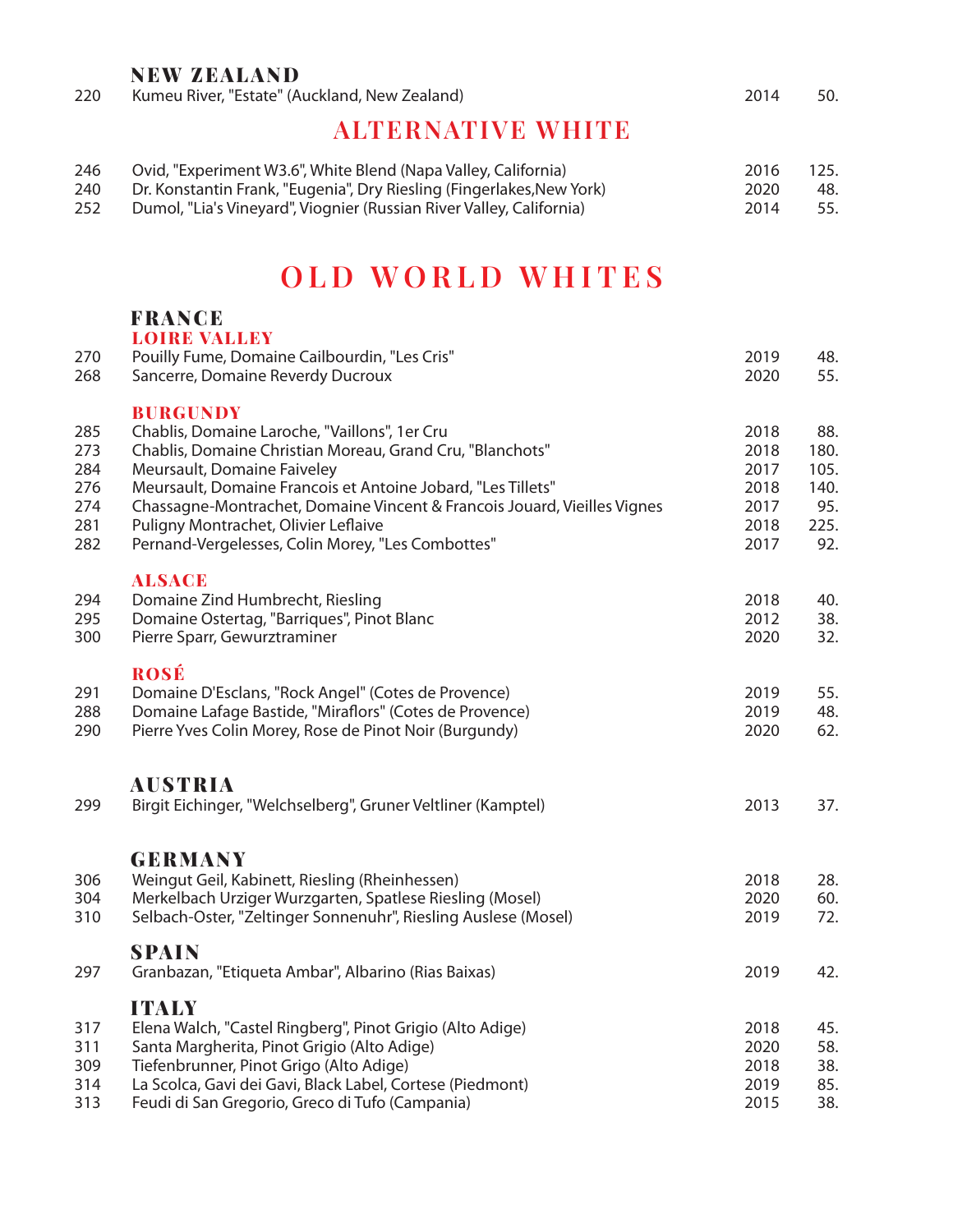### **NEW WORLD REDS PINOT NOIR**

#### CALIFORNIA Belle Glos, "Las Alturas" (Santa Lucia Highlands) 2018 110. Mag Belle Glos, "Las Alturas" (Santa Lucia Highlands), Magnum 2016 175. Sea Smoke, "Ten" (Sta Rita Hills) 2017 200. Sea Smoke, "Southing" (Sta Rita Hills) 2018 175. Capiaux, "Chimera" (Russian River Valley) 2019 55. Dumol, "Wester Reach" (Russian River Valley) 2018 110. Merry Edwards, "Meredith Estate" (Russian River Valley) 2018 125. Williams Selyem, "Westside Road Nieghbors" (Russian River Valley) 2019 215. Kosta Browne (Sonoma Coast) 2020 190. Three Sticks, "Gap's Crown" (Sonoma Coast) 2018 125. Raen, "Fort Ross-Seaview" (Sonoma County) 2018 165. Mag Flowers (Sonoma County), Magnum 2018 162. OREGON Soter, "Mineral Springs Ranch" (Yamhill-Carlton) 2018 112. Mag Ken Wright, "Guadalupe" (Eola-Amity Hills, Oregon), Magnum 2018 2018 215. St. Innocent, "Temperance Hill" (Eola-Amity Hills) 2017 65. Anne Amie (Willamette Valley) 2019 52. 409 Willamette Valley Vineyards, "Bernau Block" (Willamette Valley) 2018 2018 88. NEW ZEALAND Greywacke (Marlborough) 2017 72.

#### **MERLOT**

| <u>UALIRVANIA</u>          |                                                                          |     |
|----------------------------|--------------------------------------------------------------------------|-----|
| Gundlach Bundschu (Sonoma) | 2016                                                                     | 68. |
|                            | 2017                                                                     | 72. |
|                            | 2019                                                                     | 45. |
|                            | St. Francis, "Reserve" (Sonoma)<br>Clos Pegase, "Mitsukos" (Napa Valley) |     |

#### **CABERNET SAUVIGNON**

#### CALIFORNIA **SONOMA/CENTRAL COAST**

**CALIEADNIA** 

|     | SUNUMA/GENTRAL GUAST                                    |      |      |
|-----|---------------------------------------------------------|------|------|
| 469 | Arrowood Vineyards (Knights Valley)                     | 2017 | 60.  |
| 495 | Daou Vineyards, "Soul of a Lion" (Paso Robles)          | 2018 | 275. |
| 589 | Obsidian Ridge (Red Hills, Lake County)                 | 2019 | 68.  |
| 525 | Ceritas, "Peter Michael Ray Vineyard" (Santa Cruz Mtns) | 2016 | 162. |
|     | <b>NAPA VALLEY</b>                                      |      |      |
| 497 | Venge, "Bone Ash" (Calistoga)                           | 2018 | 250. |
| 493 | Seven Stones (St. Helena)                               | 2008 | 265. |
| 560 | O'Shaughnessy (Howell Mountain)                         | 2017 | 172. |
| 549 | Elyse, "Morisoli Vineyard" (Rutherford)                 | 2013 | 130. |
| 580 | Hewitt Vineyards (Rutherford)                           | 2014 | 220. |
| 571 | Inglenook (Rutherford)                                  | 2016 | 130. |
| 491 | The Terraces (Rutherford)                               | 2017 | 105. |
|     |                                                         |      |      |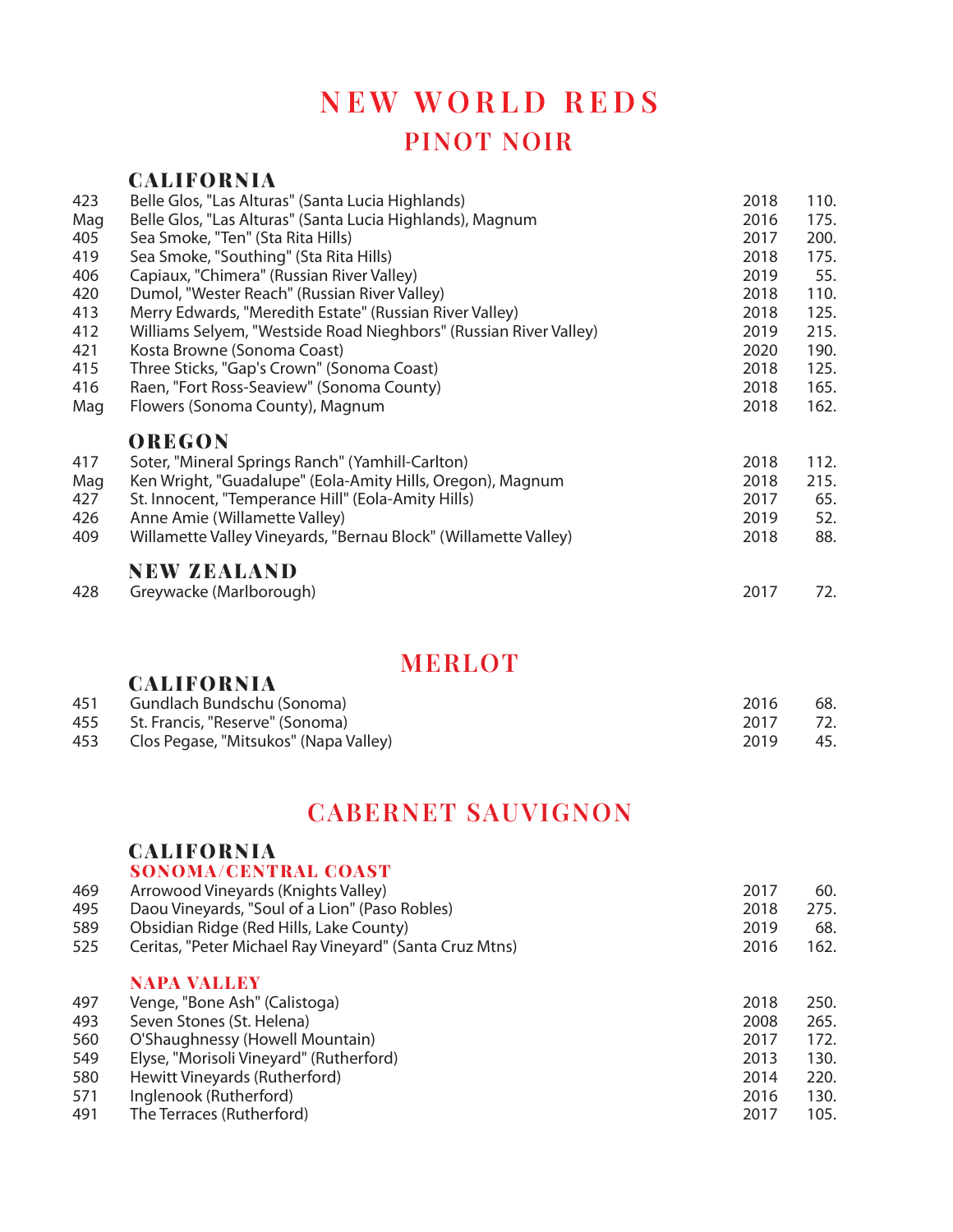| Mag | Far Niente (Oakville), Magnum                            | 2018      | 600. |
|-----|----------------------------------------------------------|-----------|------|
| 513 | Ghost Block, "Estate" (Oakville)                         | 2019      | 135. |
| 559 | Nickel & Nickel, "John C. Sullenger" (Oakville)          | 2018      | 188. |
| 489 | Schrader, Beckstoffer Tokalon "RBS" (Oakville)           | 2015      | 600. |
| 504 | Schrader, Beckstoffer Tokalon "T6" (Oakville)            | 2014      | 650. |
| 533 | To Kalon Vineyard, "Highest Beauty" (Oakville)           | 2017      | 320. |
| 506 | Cliff Lede (Stag's Leap District)                        | 2018      | 132. |
| 538 | Martin Ray (Stag's Leap District)                        | 2019      | 95.  |
| 536 | Shafer, "One Point Five" (Stag's Leap District)          | 2019      | 180. |
| 486 | Shafer, "Hillside Select" (Stag's Leap District)         | 2017      | 475. |
| 531 | Mayacamas (Mt. Veeder)                                   | 2015      | 250. |
| 512 | Abacus XIX (Napa Valley)                                 | <b>NV</b> | 800. |
| 476 | Cakebread Cellars (Napa Valley)                          | 2018      | 145. |
| 501 | Caymus Vineyards Special Selection (Napa Valley)         | 2020      | 375. |
| Mag | Caymus Vineyards Special Selection (Napa Valley), Magnum | 2016      | 745. |
| 507 | Caymus Vineyards (Napa Valley)                           | 2019      | 165. |
| 527 | Chappellet Vineyards, "Pritchard Hill" (Napa Valley)     | 2016      | 425. |
| 487 | Darioush, "Darius II" (Napa Valley)                      | 2018      | 550. |
| 494 | Darioush, "Signature" (Napa Valley, California)          | 2018      | 196. |
| 475 | Drinkward-Peschon (Napa Valley)                          | 2018      | 158. |
| 563 | D.R. Stephens, "Estate" (Napa Valley)                    | 2016      | 143. |
| 528 | Frank Family (Napa Valley)                               | 2018      | 95.  |
| 567 | Joseph Phelps (Napa Valley)                              | 2019      | 150. |
| 498 | Larkmead (Napa Valley)                                   | 2018      | 225. |
| 499 | Merus (Napa Valley)                                      | 2016      | 300. |
| 502 | Newton Vineyards (Napa Valley)                           | 2016      | 110. |
| 556 | Orin Swift, "Palermo" (Napa Valley)                      | 2019      | 85.  |
| Mag | Orin Swift, "Mercurey Head" (Napa Valley), Magnum        | 2019      | 415. |
| 509 | O'Shaughnessy (Napa Valley)                              | 2018      | 130. |
| 505 | Paul Hobbs (Napa Valley)                                 | 2017      | 195. |
| Mag | Paul Hobbs, "Crossbarn" (Napa Valley), Magnum            | 2019      | 195. |
| 496 | Purlieu Vineyards (Napa Valley)                          | 2016      | 175. |
| Mag | Schrader, "Old Sparky" (Napa Valley), Magnum             | 2015      | 975. |
| 503 | Seavey Vineyard (Napa Valley)                            | 2011      | 195. |
| 557 | Silver Oak (Napa Valley)                                 | 2016      | 225. |
| Mag | Silver Oak (Napa Valley), Magnum                         | 2017      | 445. |
| 548 | Tuck Beckstoffer, Mockingbird Red (Napa Valley)          | 2014      | 295. |
| 510 | Turnbull Cellars (Napa Valley)                           | 2019      | 96.  |
| 537 | Whitehall Lane (Napa Valley)                             | 2019      | 88.  |
| 542 | Penfolds Bin 149 (Napa Valley/ South Australia)          | 2018      | 325. |
|     | <b>WASHINGTON STATE</b>                                  |           |      |
| 540 | L'Ecole #41 (Walla Walla)                                | 2015      | 80.  |

| ◡⊤◡ | $L$ L L C $U$ $\Gamma$ $\Gamma$ $\Gamma$ $\Gamma$ $\gamma$ $\gamma$ and $\gamma$ $\gamma$ and $\gamma$ | 20 I J | . ov |
|-----|--------------------------------------------------------------------------------------------------------|--------|------|
| 524 | K. Vintners, "Ovide" (Walla Walla)                                                                     | 2016   | 92.  |

### **CABERNET BLENDS**

| 562 | Bedrock, "Heritage Red" (Sonoma)                            | 2017 | 92.  |
|-----|-------------------------------------------------------------|------|------|
| 543 | Jonata, "Todos" (Santa Barbara)                             | 2016 | 85.  |
| 554 | Justin Vineyards, "Isosceles" (Paso Robles)                 | 2017 | 155. |
| Mag | Justin Vineyards, "Isosceles" (Paso Robles), Magnum         | 2017 | 305. |
| 532 | Dancing Hares by Tuck Beckstoffer (Howell Mountain)         | 2016 | 250. |
| 492 | Dominus Estate (Yountville)                                 | 2017 | 360. |
| Mag | Dominus Estate (Yountville), Magnum                         | 2018 | 715. |
| 541 | Kapcsandy Family Winery, "State Lane Vineyard" (Yountville) | 2014 | 225. |
| 477 | Araujo, "Altagracia" (Calistoga)                            | 2011 | 218. |
| 575 | Araujo, "Altagracia" (Calistoga)                            | 2012 | 220. |
| 516 | Continuum (Oakville)                                        | 2018 | 425. |
| 500 | Quintessa (Rutherford)                                      | 2015 | 380. |
| 511 | Abreu, "Cappella" (Napa Valley)                             | 2015 | 900. |
| 508 | Grieve Family, "Double Eagle" (Napa Valley)                 | 2016 | 120. |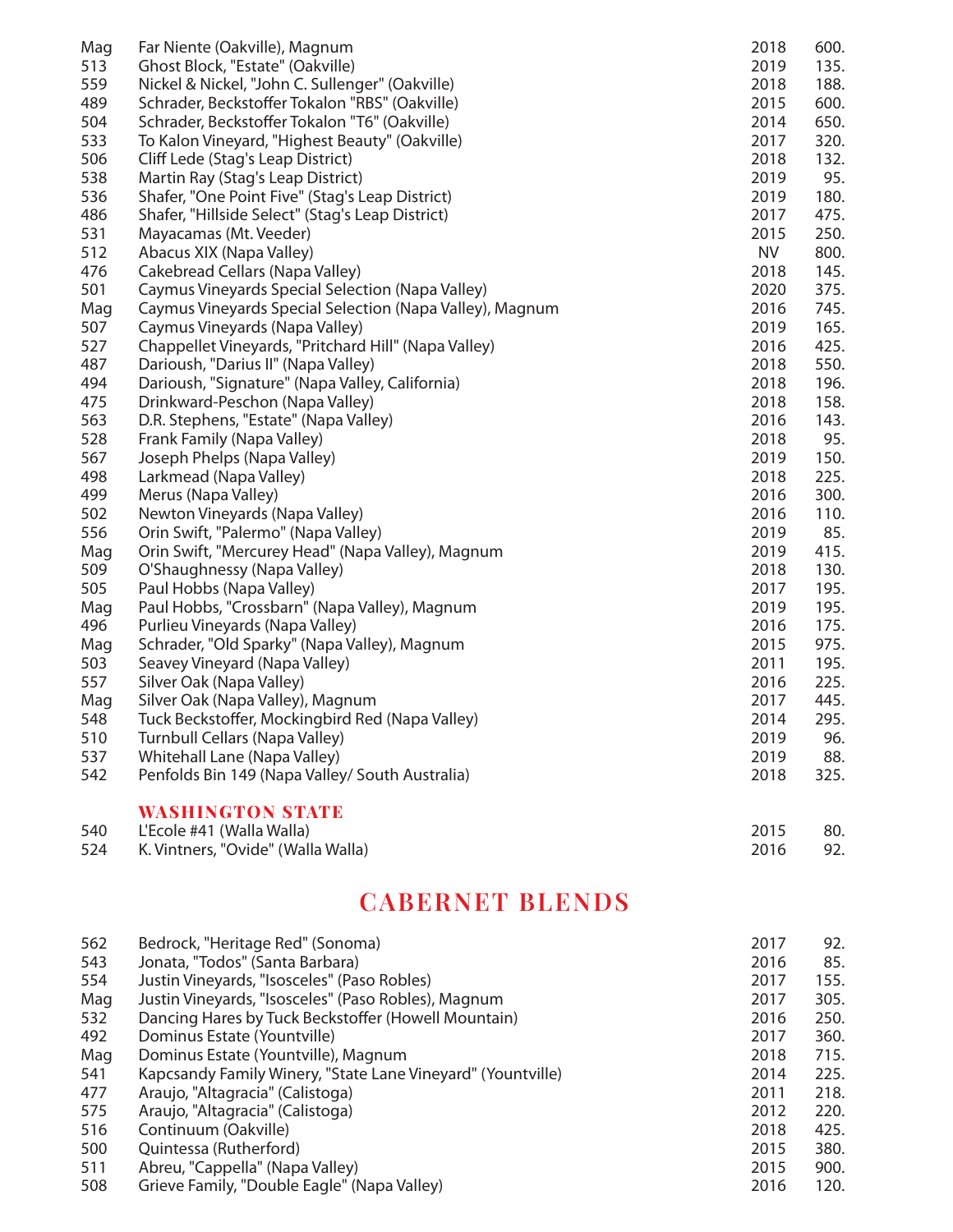| 520<br>535<br>Mag<br>564<br>561<br>534<br>558<br>488 | Joseph Phelps Vineyards, "Insignia" (Napa Valley)<br>Orin Swift, "Papillon" (Napa Valley)<br>Orin Swift, "Papillon" (Napa Valley), Magnum<br>Robert Mondavi-Rothschild, "Opus One" (Napa Valley)<br>Robert Sinskey, "POV" (Napa Valley)<br>Shafer, "TD9" (Napa Valley)<br>Trinchero Family, "Forte" (Napa Valley)<br>Trinchero Family, "Taken" (Napa Valley) | 2018<br>2018<br>2019<br>2018<br>2015<br>2018<br>2014<br>2019 | 525.<br>140.<br>275.<br>600.<br>88.<br>110.<br>98.<br>62. |
|------------------------------------------------------|--------------------------------------------------------------------------------------------------------------------------------------------------------------------------------------------------------------------------------------------------------------------------------------------------------------------------------------------------------------|--------------------------------------------------------------|-----------------------------------------------------------|
| 552<br>522                                           | <b>NEW YORK/WASHINGTON STATE</b><br>Delille Cellars, "D2" (Columbia Valley, Washington)<br>Mullan Road Cellars (Columbia Valley, Washington)                                                                                                                                                                                                                 | 2014<br>2013                                                 | 75.<br>80.                                                |
| 579                                                  | <b>CABERNET FRANC</b><br>Lieu Dit (Santa Ynez Valley, California)                                                                                                                                                                                                                                                                                            | 2019                                                         | 55.                                                       |
| 607<br>601<br>602<br>604<br>610<br>608               | ZINFANDEL<br>Martinelli Vineyards, "Vigneto di Evo" (Russian River Valley)<br>Michael David Winery, "Gluttony Belle Vignes" (Amador County)<br>The Prisoner, Zinfandel Blend (Napa Valley)<br>Turley Vineyards, "Dusi" (Paso Robles)<br>Turley Vineyards, "Ueberroth" (Paso Robles)<br>Turley Vineyards, "Old Vines" (California)                            | 2018<br>2020<br>2019<br>2020<br>2019<br>2019                 | 58.<br>110.<br>95.<br>85.<br>92.<br>68.                   |
| 622<br>625<br>624                                    | <b>SYRAH</b><br><b>CALIFORNIA</b><br>Dumol, "Wild Mountainside" (Russian River Valley)<br>Saxum, "James Berry Vineyard" (Paso Robles)<br>Shafer Vineyards, "Relentless" (Napa Valley)                                                                                                                                                                        | 2018<br>2014<br>2012                                         | 90.<br>200.<br>146.                                       |
| 627<br>628<br>619                                    | <b>WASHINGTON STATE/ OREGON</b><br>Cayuse Vineyards, "Bionic Frog" (Walla Walla, Washington)<br>Horsepower, "The Tribe Vineyard" (Walla Walla, Washington)<br>K. Vintners, "Motor City Kitty" (Walla Walla, Washington)                                                                                                                                      | 2011<br>2011<br>2018                                         | 248.<br>140.<br>68.                                       |
| 632<br>Mag<br>631<br>633                             | <b>GRENACHE</b><br>Orin Swift, "Abstract", Grenache Blend (Napa Valley, California)<br>Orin Swift, "Abstract", Grenache Blend (Napa Valley, California), Magnum<br>Cayuse Vineyards, "God Only Knows" (Walla Walla, Washington)<br>Horsepower, "Sur Echalas Vineyard" (Walla Walla, Washington)                                                              | 2018<br>2019<br>2013<br>2011                                 | 58.<br>115.<br>198.<br>140.                               |
| 620<br>623                                           | <b>PETITE SIRAH</b><br>Orin Swift, "Machete", Petite Sirah/Syrah (Napa Valley)<br>Stags' Leap Winery (Napa Valley)                                                                                                                                                                                                                                           | 2018<br>2017                                                 | 99.<br>72.                                                |
| 651                                                  | <b>CHILE</b><br>Echeverria, Cabernet Sauvignon (Central Valley)                                                                                                                                                                                                                                                                                              | 2014                                                         | 59.                                                       |
| 663<br>659<br>660<br>661<br>662<br>665               | <b>ARGENTINA</b><br>Terrazes des Los Andes, Grand Cru, Cabernet Sauvignon (Mendoza)<br>Vino Cobos, "Felino", Cabernet Sauvignon (Mendoza)<br>Catena Alta (Mendoza)<br>Mendel, Malbec (Mendoza)<br>Red Schooner, "Voyage 9", Malbec (Mendoza)<br>Sposato Family Vineyards, Gran Reserve Melbec (Mendoza, Argentina)                                           | 2017<br>2018<br>2018<br>2018<br>2019<br>2016                 | 82.<br>48.<br>92.<br>55.<br>75.<br>65.                    |
| 677<br>683                                           | <b>AUSTRALIA</b><br>Mollydooker, "Boxer", Shiraz (McLaren Vale)<br>Best's Great Western, Shiraz (Victoria)                                                                                                                                                                                                                                                   | 2018<br>2015                                                 | 48.<br>40.                                                |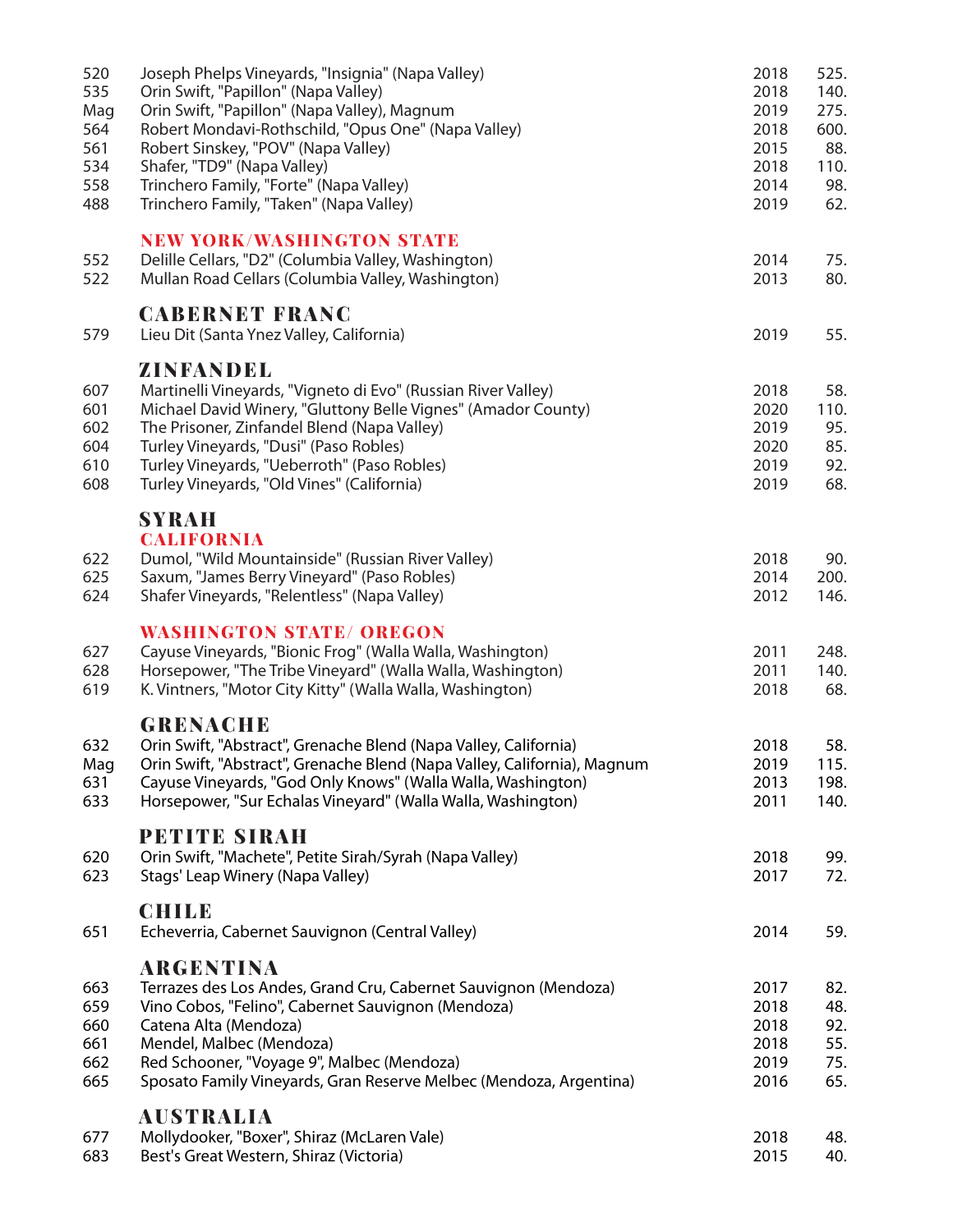| 515<br>680 | John Duval, "Plexus", Shiraz Blend (Barossa Valley)<br>Tait, "The Ballbuster", Shiraz (Barossa Valley) | 2017<br>2014 | 50.<br>42. |
|------------|--------------------------------------------------------------------------------------------------------|--------------|------------|
| 428        | <b>NEW ZEALAND</b><br>Greywacke (Marlborough)                                                          | 2017         | 72.        |
| 689        | <b>SOUTH AFRICA</b><br>Klein Constantia Estate Red Blend (South Africa)                                | 2017         | 48.        |

### **OLD WORLD REDS**

#### BURGUNDY **COTE DE NUITS**

| 706<br>708<br>704<br>705<br>711<br>713<br>703 | Domaine Alain Burguet, "Les Champeaux", Gevrey-Chambertin<br>Domaine Faiveley, 1er Cru, "Charmes", Chambolle Musigny<br>David Duband, Charmes-Chambertin<br>Domaine Romanee-Conti, Grands Echezeaux<br>Domaine Romanee-Conti, La Tache<br>Domaine Romanee-Conti, Romanee St. Vivant<br>Domaine Cyprien Arlaud, "Cuvee Joseph", Nuits Saint Georges                 | 2017<br>2018<br>2011<br>2018<br>2018<br>2012<br>2018 | 210.<br>205.<br>350.<br>1,750.<br>3,700.<br>2,175.<br>140. |
|-----------------------------------------------|--------------------------------------------------------------------------------------------------------------------------------------------------------------------------------------------------------------------------------------------------------------------------------------------------------------------------------------------------------------------|------------------------------------------------------|------------------------------------------------------------|
| 717<br>720<br>719<br>Mag<br>Mag<br>Mag        | <b>COTE DE BEAUNE</b><br>Pommard, Domaine de Montille, "Les Cras"<br>Santenay, Vieilles Vignes, Domaine Paul Pillot<br>Volnay, Domaine Roblet-Monnot, St. Francois<br>Volnay-Santenots du Milieu, Domaine des Comtes Lafon, Magnum<br>Volnay-Santenots du Milieu, Domaine des Comtes Lafon, Magnum<br>Volnay-Santenots du Milieu, Domaine des Comtes Lafon, Magnum | 2018<br>2018<br>2011<br>2011<br>2012<br>2013         | 140.<br>78.<br>110.<br>275.<br>275.<br>275.                |
| 695                                           | <b>BEAUJOLAIS</b><br>Chateau Thivin, Cote de Brouilly                                                                                                                                                                                                                                                                                                              | 2017                                                 | 48.                                                        |
| 737                                           | <b>BORDEAUX</b><br><b>PESSAC-LEOGNAN</b><br>Chateau Pape Clement                                                                                                                                                                                                                                                                                                   | 2014                                                 | 240.                                                       |
| 754<br>753                                    | <b>ST. ESTEPHE</b><br>Chateau Ormes De Pez<br>Chateau Phelan Segur                                                                                                                                                                                                                                                                                                 | 2015<br>2017                                         | 85.<br>155.                                                |
| 742<br>740<br>748<br>741                      | <b>PAUILLAC</b><br>Chateau d'Armailhac<br>Chateau Duhart-Milon<br>Chateau Lafite Rothschild<br>Chateau Mouton Rothschild                                                                                                                                                                                                                                           | 2014<br>2010<br>2005<br>2005                         | 250.<br>240.<br>2,400.<br>1,800.                           |
| 747<br>Mag                                    | <b>ST. JULIEN</b><br>Chateau Gloria<br>Chateau Leoville Barton, Grand Cru Classe, Magnum                                                                                                                                                                                                                                                                           | 2016<br>2005                                         | 135.<br>475.                                               |
| 760<br>749<br>751<br>762                      | <b>MARGAUX</b><br>Alter Ego De Palmer<br><b>Chateau Durfort-Vivens</b><br><b>Chateau Lascombes</b><br>Chateau Rauzan-Segla                                                                                                                                                                                                                                         | 2013<br>2016<br>2010<br>2014                         | 225.<br>200.<br>258.<br>160.                               |
| 739<br>761                                    | <b>POMEROL</b><br><b>Chateau Clinet</b><br>Chateau La Pointe                                                                                                                                                                                                                                                                                                       | 2010<br>2014                                         | 340.<br>115.                                               |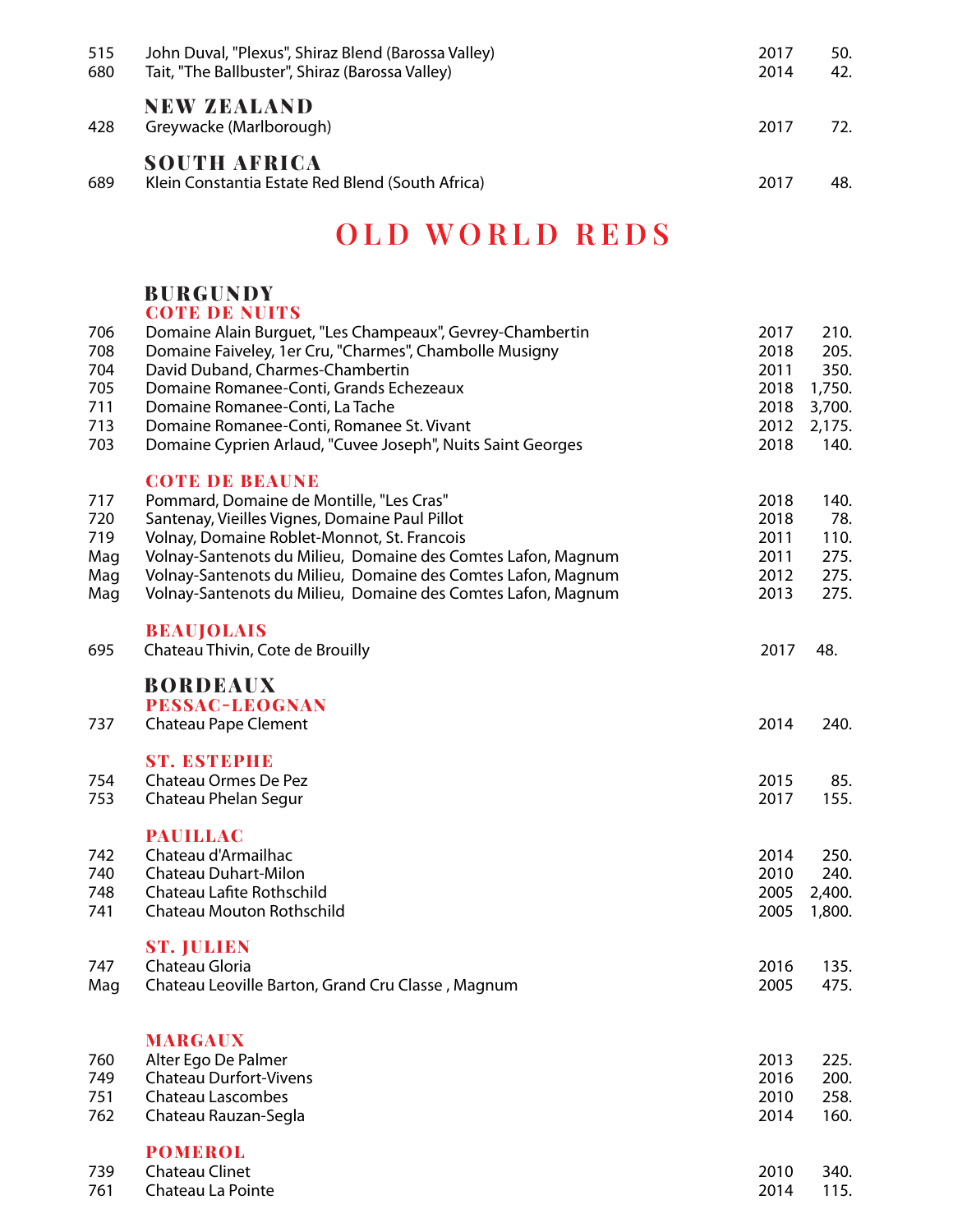| 750<br>756                                                                                                   | <b>ST. EMILION</b><br>Chateau Beau-Sejour Becot<br>Chateau Fombrauge                                                                                                                                                                                                                                                                                                                                                                                                                                                                                                                                                                                                                                                                          | 2011<br>2016                                                                                                                 | 168.<br>75.                                                                                                          |
|--------------------------------------------------------------------------------------------------------------|-----------------------------------------------------------------------------------------------------------------------------------------------------------------------------------------------------------------------------------------------------------------------------------------------------------------------------------------------------------------------------------------------------------------------------------------------------------------------------------------------------------------------------------------------------------------------------------------------------------------------------------------------------------------------------------------------------------------------------------------------|------------------------------------------------------------------------------------------------------------------------------|----------------------------------------------------------------------------------------------------------------------|
| 763                                                                                                          | <b>LOIRE VALLEY</b><br><b>CHINON</b><br>Phillippe Alliet                                                                                                                                                                                                                                                                                                                                                                                                                                                                                                                                                                                                                                                                                      | 2020                                                                                                                         | 48.                                                                                                                  |
| 793                                                                                                          | <b>SAMUR CHAMPIGNY</b><br>Domaine Des Roches Neuves, "Marginale"                                                                                                                                                                                                                                                                                                                                                                                                                                                                                                                                                                                                                                                                              | 2012                                                                                                                         | 60.                                                                                                                  |
| 746<br>776<br>778                                                                                            | <b>RHONE</b><br><b>NORTHERN RHONE</b><br>Guigal, Chateau D'Ampuis, Cote Rotie<br>Domaine Laurent Fayolle, "Les Diognieres", Hermitage<br>Domaine Bruyeres, "David Reynaud", Crozes Hermitage                                                                                                                                                                                                                                                                                                                                                                                                                                                                                                                                                  | 2010<br>2018<br>2019                                                                                                         | 270.<br>156.<br>48.                                                                                                  |
| 777<br>779<br>785<br>764                                                                                     | <b>SOUTHERN RHONE</b><br>Cotes-du-Rhone, Chateau la Nerthe<br>Chateauneuf-du-Pape, Clos des Brusquieres<br>Chateauneuf-du-Pape, Domaine Lafond<br>Gigondas, Chateau Saint Cosme                                                                                                                                                                                                                                                                                                                                                                                                                                                                                                                                                               | 2019<br>2018<br>2017<br>2019                                                                                                 | 55.<br>75.<br>74.<br>85.                                                                                             |
| 823<br>817                                                                                                   | <b>ITALY</b><br>Tormaresca, "Torcicoda", Primitivo (Puglia)<br>Etna Rosso, Tornatore, "Trimarchisa" (Sicily)                                                                                                                                                                                                                                                                                                                                                                                                                                                                                                                                                                                                                                  | 2017<br>2015                                                                                                                 | 69.<br>92.                                                                                                           |
| 821<br>838<br>844<br>846                                                                                     | <b>PIEDMONT</b><br>Paolo Conterno, "Bricco", Barbera D'Asti<br>Nieve, Barbaresco<br>Aldo Conterno, "Bussia", Barolo<br>Paolo Scavino, Barolo                                                                                                                                                                                                                                                                                                                                                                                                                                                                                                                                                                                                  | 2018<br>2016<br>2015<br>2017                                                                                                 | 38.<br>62.<br>85.<br>75.                                                                                             |
| 839<br>836<br>840<br>837                                                                                     | <b>VENETO</b><br>Bertani, Amarone della Valpolicella<br>Dal Forno Romano, Amarone della Valpolicella<br>Tommaso Bussola BG, Amarone della Valpolicella<br>Zenato Valpolicella Classico Superiore, Ripassa                                                                                                                                                                                                                                                                                                                                                                                                                                                                                                                                     | 2008<br>2013<br>2013<br>2017                                                                                                 | 195.<br>550.<br>120.<br>48.                                                                                          |
| 842<br>Mag<br>850<br>855<br>835<br>829<br>851<br>831<br>843<br>841<br>847<br>833<br>852<br>832<br>854<br>848 | TUSCANY<br>Castello Banfi, Brunello di Montalcino<br>Castello Banfi, Brunello di Montalcino, Magnum<br>Biondi Santi, Tenuta Greppo, Brunello di Montalcino<br>Casanuova delle Cerbaie, Brunello di Montalcino<br>Ciacci Piccolomini, Brunello di Montalcino<br>Collosorbo, Brunello di Montalcino<br>IL Poggione, Brunello di Montalcino<br>Lisini, Brunello di Montalcino<br>Nardi, Brunello di Montalcino<br>Uccelliera, Brunello di Montalcino<br>Val di Suga, "Poggio al Granchio", Brunello di Montalcino<br>Felsina, "Rancia", Chianti Classico Riserva<br>Castello di Volpaia, "Coltassala", Chianti Classico Riserva<br>Ciacci Piccolomini, Rosso di Montalcino<br>Avignonesi, Vino Nobile Montepulciano<br>Legit, Cabernet Sauvignon | 2016<br>2015<br>2009<br>2012<br>2019<br>2016<br>2013<br>2017<br>2013<br>2016<br>2016<br>2017<br>2017<br>2019<br>2015<br>2013 | 140.<br>275.<br>320.<br>75.<br>92.<br>85.<br>135.<br>98.<br>110.<br>120.<br>125.<br>80.<br>110.<br>45.<br>55.<br>68. |
| 857<br>859<br>861                                                                                            | <b>SUPER TUSCAN</b><br>Antinori, "Solaia"<br>Castello Banfi, "Aska"<br>Fattoria Le Pupille Saffredi                                                                                                                                                                                                                                                                                                                                                                                                                                                                                                                                                                                                                                           | 2016<br>2018<br>2017                                                                                                         | 488.<br>65.<br>140.                                                                                                  |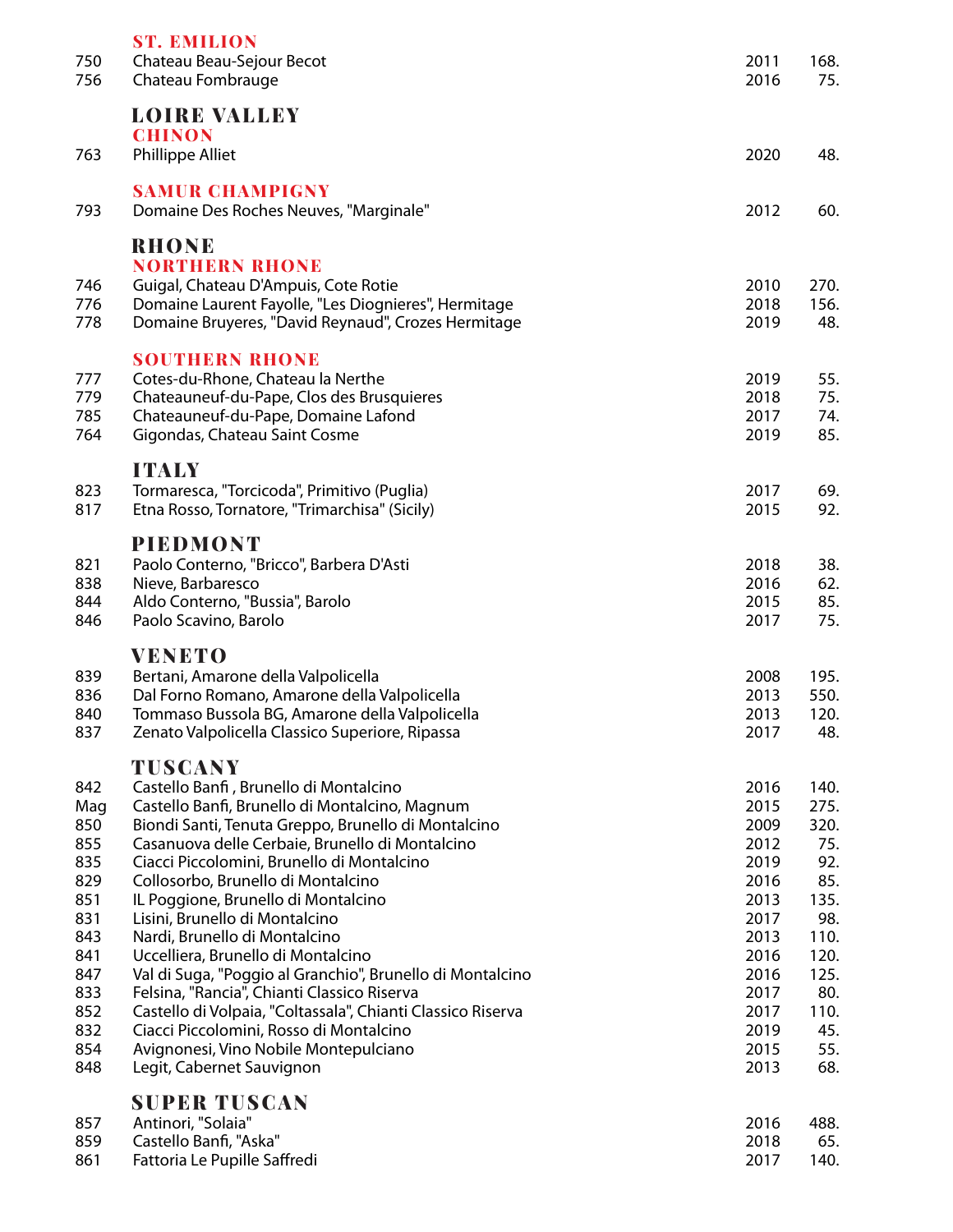| 827<br>845<br>858        | Il Sogno Riunione<br>Sette Ponte, "Crognolo"<br>Tenuta Pianirossi, "Solus"                                                                                     | 2015<br>2019<br>2010         | 55.<br>68.<br>45.        |
|--------------------------|----------------------------------------------------------------------------------------------------------------------------------------------------------------|------------------------------|--------------------------|
| 802<br>808               | <b>PORTUGAL</b><br>Quinto do Ataide, Touriga Nacional/Tinta Roriz, Organic (Douro)<br>Wine and Soul Family Estates, "Manoella", Touriga Nacional Blend (Douro) | 2015<br>2016                 | 38.<br>48.               |
| 803                      | <b>SPAIN</b><br>Bodegas Raul Perez, "Ultreia Saint Jacques", Mencia (Bierzo)                                                                                   | 2017                         | 35.                      |
| 791                      | NAVARRA<br>Bodegas y Vinedos Artazu, "Pasos de San Martin"                                                                                                     | 2015                         | 42.                      |
| 805                      | <b>PRIORAT</b><br>Clos Mogador                                                                                                                                 | 2019                         | 148.                     |
| 804<br>809<br>810<br>815 | RIOJA<br>Contino, Rioja<br>R. Lopez de Heredia, "Tondonia", Reserva<br>Torra de Ona, Reserva, "Finca Martelo"<br>La Rioja Alta, Gran Reserva                   | 2016<br>2008<br>2014<br>2014 | 52.<br>74.<br>60.<br>88. |
| 814                      | <b>TORO</b><br>Vatan, Tinta de Toro                                                                                                                            | 2014                         | 60.                      |